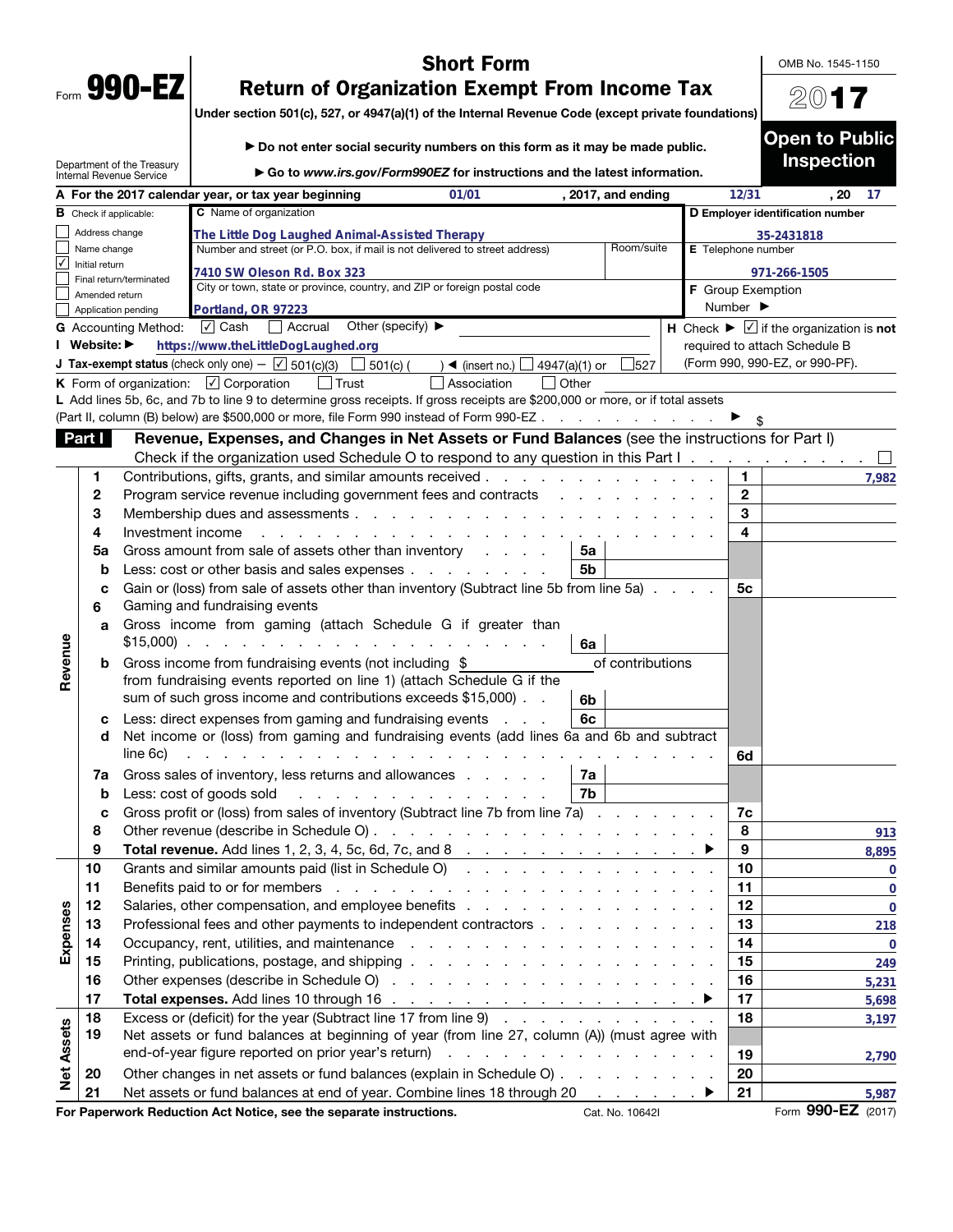|                | Form 990-EZ (2017)                                                                                                                                                                 |                                                      |                                                                   |                                                                                                  |                 | Page 2                                                     |
|----------------|------------------------------------------------------------------------------------------------------------------------------------------------------------------------------------|------------------------------------------------------|-------------------------------------------------------------------|--------------------------------------------------------------------------------------------------|-----------------|------------------------------------------------------------|
| <b>Part II</b> | <b>Balance Sheets</b> (see the instructions for Part II)                                                                                                                           |                                                      |                                                                   |                                                                                                  |                 |                                                            |
|                | Check if the organization used Schedule O to respond to any question in this Part II                                                                                               |                                                      |                                                                   |                                                                                                  |                 |                                                            |
|                |                                                                                                                                                                                    |                                                      |                                                                   | (A) Beginning of year                                                                            |                 | (B) End of year                                            |
| 22             | Cash, savings, and investments                                                                                                                                                     |                                                      |                                                                   | 2,790 22                                                                                         |                 | 5,987                                                      |
| 23<br>24       | Land and buildings $\ldots$ $\ldots$ $\ldots$ $\ldots$<br>Other assets (describe in Schedule O)                                                                                    |                                                      |                                                                   |                                                                                                  | $0$  23<br>0 24 | $\overline{0}$                                             |
| 25             | Total assets.                                                                                                                                                                      |                                                      |                                                                   | 2,790 25                                                                                         |                 | $\overline{0}$                                             |
| 26             | the contract of the contract of<br>Total liabilities (describe in Schedule O)                                                                                                      |                                                      |                                                                   |                                                                                                  | $0$  26         | 5,987                                                      |
| 27             | Net assets or fund balances (line 27 of column (B) must agree with line 21)                                                                                                        |                                                      |                                                                   | 2,790 27                                                                                         |                 | $\Omega$<br>5,987                                          |
| Part III       | Statement of Program Service Accomplishments (see the instructions for Part III)                                                                                                   |                                                      |                                                                   |                                                                                                  |                 |                                                            |
|                | Check if the organization used Schedule O to respond to any question in this Part III                                                                                              |                                                      |                                                                   | $\sqrt{ }$                                                                                       |                 | <b>Expenses</b>                                            |
|                | What is the organization's primary exempt purpose?                                                                                                                                 | See Schedule O - page 2, statement 3                 |                                                                   |                                                                                                  |                 | (Required for section                                      |
|                | Describe the organization's program service accomplishments for each of its three largest program services,                                                                        |                                                      |                                                                   |                                                                                                  |                 | $501(c)(3)$ and $501(c)(4)$<br>organizations; optional for |
|                | as measured by expenses. In a clear and concise manner, describe the services provided, the number of<br>persons benefited, and other relevant information for each program title. |                                                      |                                                                   |                                                                                                  |                 | others.)                                                   |
| 28             | Six approved & active therapy teams worked with 258 at risk children in 578 sessions held on site at 11 partner                                                                    |                                                      |                                                                   |                                                                                                  |                 |                                                            |
|                | organizations. A detailed survey was conducted by a doctoral candidate from Pacific University, Sia Kruss,                                                                         |                                                      |                                                                   |                                                                                                  |                 |                                                            |
|                | in order to better understand how our partner organizations viewed (continued on Schedule O, p.2, statement 4                                                                      |                                                      |                                                                   |                                                                                                  |                 |                                                            |
|                | (Grants \$                                                                                                                                                                         |                                                      | If this amount includes foreign grants, check here $\ldots$       |                                                                                                  | <b>28a</b>      | 0                                                          |
|                | 29 We certified 3 of the 4 teams who began in the 2016 training cycle. We recognized and acted on the need to                                                                      |                                                      |                                                                   |                                                                                                  |                 |                                                            |
|                | invest in ways to train and deploy teams more quickly and with consistent instruction: professionally                                                                              |                                                      |                                                                   |                                                                                                  |                 |                                                            |
|                | done training videos, Zoom webinar/online meeting software, additions to online training library.                                                                                  |                                                      |                                                                   |                                                                                                  |                 |                                                            |
|                | (Grants \$<br>2,000) If this amount includes foreign grants, check here                                                                                                            |                                                      |                                                                   |                                                                                                  | 29a             | 2,571                                                      |
|                | 30 Identified and acquired non-consumable props, safety equipment, camcorder in support of various projects.                                                                       |                                                      |                                                                   |                                                                                                  |                 |                                                            |
|                | Examples: portable fencing, large non-slip mats, foldable hand carts, Venn diagrams for use in group classes,                                                                      |                                                      |                                                                   |                                                                                                  |                 |                                                            |
|                | colorful props for use in games, etc.                                                                                                                                              |                                                      |                                                                   |                                                                                                  |                 |                                                            |
|                | 1,200) If this amount includes foreign grants, check here<br>(Grants \$                                                                                                            |                                                      |                                                                   |                                                                                                  | 30a             | 1,566                                                      |
|                | 31 Other program services (describe in Schedule O)                                                                                                                                 | and the contract of the contract of                  |                                                                   |                                                                                                  |                 |                                                            |
|                | (Grants \$<br>32 Total program service expenses (add lines 28a through 31a)                                                                                                        |                                                      | ) If this amount includes foreign grants, check here              |                                                                                                  | 31a             |                                                            |
| <b>Part IV</b> | List of Officers, Directors, Trustees, and Key Employees (list each one even if not compensated—see the instructions for Part IV)                                                  |                                                      |                                                                   |                                                                                                  | 32              | 4,137                                                      |
|                | Check if the organization used Schedule O to respond to any question in this Part IV                                                                                               |                                                      |                                                                   |                                                                                                  |                 |                                                            |
|                |                                                                                                                                                                                    |                                                      | (c) Reportable                                                    | (d) Health benefits,                                                                             |                 |                                                            |
|                | (a) Name and title                                                                                                                                                                 | (b) Average<br>hours per week<br>devoted to position | compensation<br>(Forms W-2/1099-MISC)<br>(if not paid, enter -0-) | contributions to employee (e) Estimated amount of<br>benefit plans, and<br>deferred compensation |                 | other compensation                                         |
|                | Linda D. Keast                                                                                                                                                                     |                                                      |                                                                   |                                                                                                  |                 |                                                            |
|                | President, Board of Directors                                                                                                                                                      | 20                                                   | 0                                                                 |                                                                                                  | 0               | 0                                                          |
|                | Christina (Tina) Arth                                                                                                                                                              |                                                      |                                                                   |                                                                                                  |                 |                                                            |
|                | Tresaurer, Board of Directors                                                                                                                                                      | 1                                                    | 0                                                                 |                                                                                                  | $\Omega$        | 0                                                          |
|                | Lori Gamroth                                                                                                                                                                       |                                                      |                                                                   |                                                                                                  |                 |                                                            |
|                | Member, Board of Directors                                                                                                                                                         | 4                                                    | 0                                                                 |                                                                                                  | $\Omega$        | 0                                                          |
|                | Robert (Bob) Robison                                                                                                                                                               |                                                      |                                                                   |                                                                                                  |                 |                                                            |
|                | Member, Board of Directors                                                                                                                                                         | 1                                                    | 0                                                                 |                                                                                                  | $\Omega$        | 0                                                          |
|                | Kristin Lewallen                                                                                                                                                                   |                                                      |                                                                   |                                                                                                  |                 |                                                            |
|                | Member, Advisory Board                                                                                                                                                             | 1                                                    | 0                                                                 |                                                                                                  | $\Omega$        | 0                                                          |
|                | Linda Hamilton                                                                                                                                                                     |                                                      |                                                                   |                                                                                                  |                 |                                                            |
|                | Member, Advisory Board                                                                                                                                                             | 1                                                    | 0                                                                 |                                                                                                  | $\Omega$        | 0                                                          |
|                | <b>Giang Pham</b>                                                                                                                                                                  |                                                      |                                                                   |                                                                                                  |                 |                                                            |
|                | Member, Advisory Board                                                                                                                                                             | 1                                                    | 0                                                                 |                                                                                                  | $\Omega$        | 0                                                          |
|                |                                                                                                                                                                                    |                                                      |                                                                   |                                                                                                  |                 |                                                            |
|                |                                                                                                                                                                                    |                                                      |                                                                   |                                                                                                  |                 |                                                            |
|                |                                                                                                                                                                                    |                                                      |                                                                   |                                                                                                  |                 |                                                            |
|                |                                                                                                                                                                                    |                                                      |                                                                   |                                                                                                  |                 |                                                            |
|                |                                                                                                                                                                                    |                                                      |                                                                   |                                                                                                  |                 |                                                            |
|                |                                                                                                                                                                                    |                                                      |                                                                   |                                                                                                  |                 |                                                            |
|                |                                                                                                                                                                                    |                                                      |                                                                   |                                                                                                  |                 |                                                            |
|                |                                                                                                                                                                                    |                                                      |                                                                   |                                                                                                  |                 |                                                            |
|                |                                                                                                                                                                                    |                                                      |                                                                   |                                                                                                  |                 |                                                            |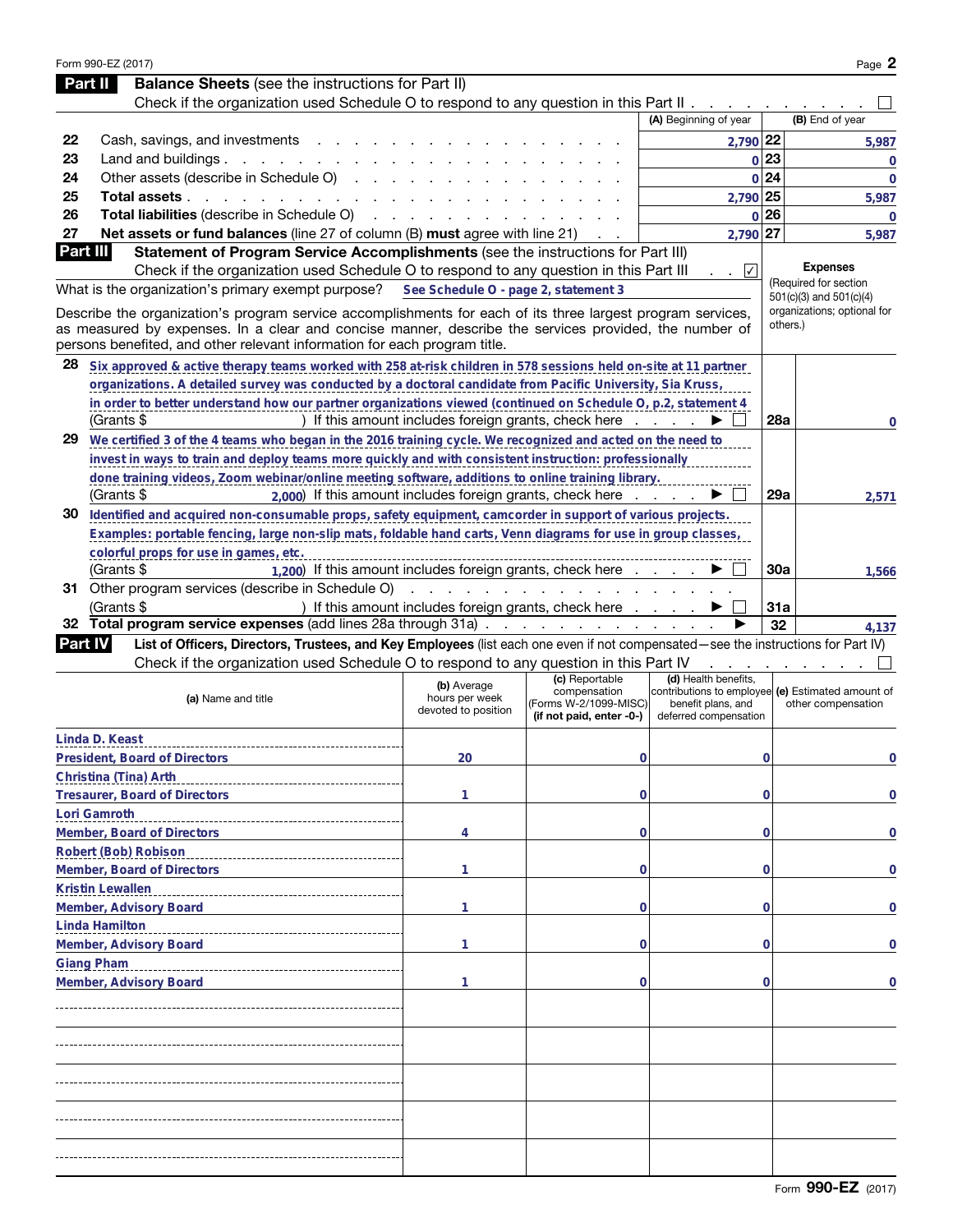|                          | Form 990-EZ (2017)                                                                                                                                                                                                                                                                                                                                                                                                                                                                                                                       |                 |            | Page 3         |
|--------------------------|------------------------------------------------------------------------------------------------------------------------------------------------------------------------------------------------------------------------------------------------------------------------------------------------------------------------------------------------------------------------------------------------------------------------------------------------------------------------------------------------------------------------------------------|-----------------|------------|----------------|
| Part V                   | Other Information (Note the Schedule A and personal benefit contract statement requirements in the<br>instructions for Part V.) Check if the organization used Schedule O to respond to any question in this Part V                                                                                                                                                                                                                                                                                                                      |                 |            |                |
| 33                       | Did the organization engage in any significant activity not previously reported to the IRS? If "Yes," provide a<br>detailed description of each activity in Schedule O<br>and the state of the state of the                                                                                                                                                                                                                                                                                                                              | 33              | <b>Yes</b> | <b>No</b><br>✓ |
| 34                       | Were any significant changes made to the organizing or governing documents? If "Yes," attach a conformed<br>copy of the amended documents if they reflect a change to the organization's name. Otherwise, explain the<br>change on Schedule O (see instructions)                                                                                                                                                                                                                                                                         | 34              |            | ✓              |
| 35a                      | Did the organization have unrelated business gross income of \$1,000 or more during the year from business<br>activities (such as those reported on lines 2, 6a, and 7a, among others)?                                                                                                                                                                                                                                                                                                                                                  | 35a             |            | $\checkmark$   |
| b<br>C                   | If "Yes" to line 35a, has the organization filed a Form 990-T for the year? If "No," provide an explanation in Schedule O<br>Was the organization a section 501(c)(4), 501(c)(5), or 501(c)(6) organization subject to section 6033(e) notice,<br>reporting, and proxy tax requirements during the year? If "Yes," complete Schedule C, Part III                                                                                                                                                                                         | 35b<br>35c      |            |                |
| 36                       | Did the organization undergo a liquidation, dissolution, termination, or significant disposition of net assets<br>during the year? If "Yes," complete applicable parts of Schedule N                                                                                                                                                                                                                                                                                                                                                     | 36              |            |                |
| 37a<br>b                 | Enter amount of political expenditures, direct or indirect, as described in the instructions $\blacktriangleright$   37a<br>$\Omega$<br>Did the organization file Form 1120-POL for this year?.<br><b>Service</b> State<br><b>Service</b> State                                                                                                                                                                                                                                                                                          | 37b             |            |                |
| 38a                      | Did the organization borrow from, or make any loans to, any officer, director, trustee, or key employee or were<br>any such loans made in a prior year and still outstanding at the end of the tax year covered by this return?                                                                                                                                                                                                                                                                                                          | 38a             |            |                |
| b<br>39<br>а<br>b<br>40a | If "Yes," complete Schedule L, Part II and enter the total amount involved<br>38 <sub>b</sub><br>Section 501(c)(7) organizations. Enter:<br>Initiation fees and capital contributions included on line 9<br>39a<br>Gross receipts, included on line 9, for public use of club facilities<br>39b<br>and a state of the state<br>Section 501(c)(3) organizations. Enter amount of tax imposed on the organization during the year under:<br>section 4911 ▶<br>; section 4912 $\blacktriangleright$<br>; section 4955 $\blacktriangleright$ |                 |            |                |
| b                        | Section 501(c)(3), 501(c)(4), and 501(c)(29) organizations. Did the organization engage in any section 4958<br>excess benefit transaction during the year, or did it engage in an excess benefit transaction in a prior year<br>that has not been reported on any of its prior Forms 990 or 990-EZ? If "Yes," complete Schedule L, Part I                                                                                                                                                                                                | 40 <sub>b</sub> |            |                |
| c<br>d                   | Section 501(c)(3), 501(c)(4), and 501(c)(29) organizations. Enter amount of tax imposed<br>on organization managers or disqualified persons during the year under sections 4912,<br>4955, and 4958<br>Section 501(c)(3), 501(c)(4), and 501(c)(29) organizations. Enter amount of tax on line                                                                                                                                                                                                                                            |                 |            |                |
| е                        | All organizations. At any time during the tax year, was the organization a party to a prohibited tax shelter                                                                                                                                                                                                                                                                                                                                                                                                                             | 40e             |            |                |
| 41                       | List the states with which a copy of this return is filed $\blacktriangleright$ Oregon                                                                                                                                                                                                                                                                                                                                                                                                                                                   |                 |            |                |
| 42a                      | The organization's books are in care of ▶ Linda Keast<br>Telephone no. ▶                                                                                                                                                                                                                                                                                                                                                                                                                                                                 | 503-244-2060    |            |                |
|                          | Located at > 8600 SW Cecilia Terrace Portland OR<br>$ZIP + 4$<br>Located at $\blacktriangleright$ 2000 SYN CECTRAL PRINCIPS POINT US CONTINUES AND RESERVE THE RESERVE TO A HOTO AT A POINT OF A HOTO AT A POINT OF A HOTO AT A POINT OF A HOTO AT A POINT OF A SIGNAL BY A POINT OF A SIGNAL BY OVER A HOTO                                                                                                                                                                                                                             | 97223           | Yes        | No             |
|                          | a financial account in a foreign country (such as a bank account, securities account, or other financial account)?                                                                                                                                                                                                                                                                                                                                                                                                                       | 42 <sub>b</sub> |            | $\checkmark$   |
|                          | If "Yes," enter the name of the foreign country: ▶<br>See the instructions for exceptions and filing requirements for FinCEN Form 114, Report of Foreign Bank and<br>Financial Accounts (FBAR).                                                                                                                                                                                                                                                                                                                                          |                 |            |                |
|                          | At any time during the calendar year, did the organization maintain an office outside the United States?<br>If "Yes," enter the name of the foreign country: ▶                                                                                                                                                                                                                                                                                                                                                                           | 42c             |            |                |
| 43                       | Section 4947(a)(1) nonexempt charitable trusts filing Form 990-EZ in lieu of Form 1041-Check here<br>43                                                                                                                                                                                                                                                                                                                                                                                                                                  |                 |            |                |
| 44a                      | Did the organization maintain any donor advised funds during the year? If "Yes," Form 990 must be                                                                                                                                                                                                                                                                                                                                                                                                                                        | 44a             | Yes        | No             |
| b                        | Did the organization operate one or more hospital facilities during the year? If "Yes," Form 990 must be<br>completed instead of Form 990-EZ<br>the contract of the contract of the contract of the contract of the contract of the contract of the contract of                                                                                                                                                                                                                                                                          | 44b             |            |                |
| c<br>d                   | Did the organization receive any payments for indoor tanning services during the year?<br>If "Yes" to line 44c, has the organization filed a Form 720 to report these payments? If "No," provide an<br>explanation in Schedule O<br>and the contract of the contract of the contract of the contract of the contract of                                                                                                                                                                                                                  | 44c<br>44d      |            |                |
| 45а                      | Did the organization have a controlled entity within the meaning of section 512(b)(13)?                                                                                                                                                                                                                                                                                                                                                                                                                                                  | 45a             |            |                |
| b                        | Did the organization receive any payment from or engage in any transaction with a controlled entity within the<br>meaning of section 512(b)(13)? If "Yes," Form 990 and Schedule R may need to be completed instead of<br>Form 990-EZ (see instructions) $\ldots$ $\ldots$ $\ldots$ $\ldots$ $\ldots$ $\ldots$ $\ldots$ $\ldots$ $\ldots$ $\ldots$ $\ldots$                                                                                                                                                                              | 45b             |            |                |

Form **990-EZ** (2017)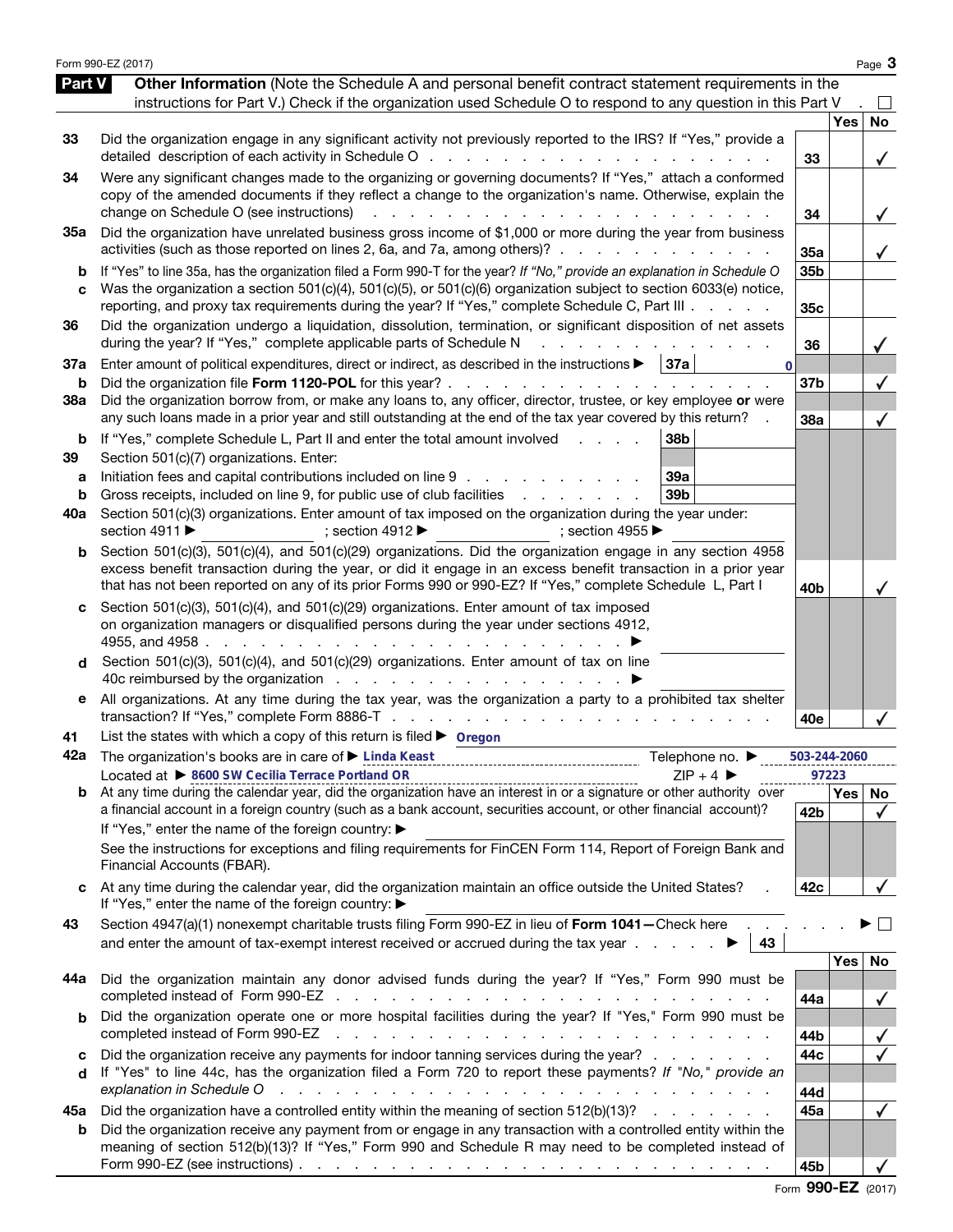|  | Form 990-EZ (2017) |  |
|--|--------------------|--|
|--|--------------------|--|

|                | Form 990-EZ (2017)                                                                                                  |    |       | Page $4$  |
|----------------|---------------------------------------------------------------------------------------------------------------------|----|-------|-----------|
|                |                                                                                                                     |    | Yes l | <b>No</b> |
| 46             | Did the organization engage, directly or indirectly, in political campaign activities on behalf of or in opposition |    |       |           |
|                |                                                                                                                     | 46 |       |           |
| <b>Part VI</b> | Section 501(c)(3) organizations only                                                                                |    |       |           |
|                | All section 501(c)(3) organizations must answer questions 47–49b and 52, and complete the tables for lines          |    |       |           |
|                | 50 and 51.                                                                                                          |    |       |           |
|                | Check if the organization used Schedule O to respond to any question in this Part VI                                |    |       |           |

|     |                                                                                                               |     | <b>Yes</b> |  |
|-----|---------------------------------------------------------------------------------------------------------------|-----|------------|--|
| -47 | Did the organization engage in lobbying activities or have a section 501(h) election in effect during the tax |     |            |  |
|     |                                                                                                               |     |            |  |
| 48  | Is the organization a school as described in section $170(b)(1)(A)(ii)$ ? If "Yes," complete Schedule E       | 48  |            |  |
| 49а | Did the organization make any transfers to an exempt non-charitable related organization?                     | 49a |            |  |
|     |                                                                                                               | 49b |            |  |

|  |                                                                                                                                     |  |  | the contract of the contract of the contract of the contract of the contract of the contract of the contract of |  |
|--|-------------------------------------------------------------------------------------------------------------------------------------|--|--|-----------------------------------------------------------------------------------------------------------------|--|
|  | 50 Complete this table for the organization's five highest compensated employees (other than officers, directors, trustees, and key |  |  |                                                                                                                 |  |
|  | employees) who each received more than \$100,000 of compensation from the organization. If there is none, enter "None."             |  |  |                                                                                                                 |  |

| (a) Name and title of each employee | (b) Average<br>hours per week<br>devoted to position | (c) Reportable<br>compensation<br>(Forms W-2/1099-MISC) | (d) Health benefits,<br>contributions to employee<br>benefit plans, and deferred<br>compensation | (e) Estimated amount of<br>other compensation |
|-------------------------------------|------------------------------------------------------|---------------------------------------------------------|--------------------------------------------------------------------------------------------------|-----------------------------------------------|
|                                     |                                                      |                                                         |                                                                                                  |                                               |
|                                     |                                                      |                                                         |                                                                                                  |                                               |
|                                     |                                                      |                                                         |                                                                                                  |                                               |
|                                     |                                                      |                                                         |                                                                                                  |                                               |
|                                     |                                                      |                                                         |                                                                                                  |                                               |

**f** Total number of other employees paid over \$100,000 . . . . a

**51** Complete this table for the organization's five highest compensated independent contractors who each received more than \$100,000 of compensation from the organization. If there is none, enter "None."

| (a) Name and business address of each independent contractor                                                                                                                                  | (b) Type of service | (c) Compensation |  |  |  |  |
|-----------------------------------------------------------------------------------------------------------------------------------------------------------------------------------------------|---------------------|------------------|--|--|--|--|
|                                                                                                                                                                                               |                     |                  |  |  |  |  |
|                                                                                                                                                                                               |                     |                  |  |  |  |  |
|                                                                                                                                                                                               |                     |                  |  |  |  |  |
|                                                                                                                                                                                               |                     |                  |  |  |  |  |
|                                                                                                                                                                                               |                     |                  |  |  |  |  |
| Total number of other independent contractors each receiving over \$100,000 ▶<br>d<br>Did the organization complete Schedule A? Note: All section 501(c)(3) organizations must attach a<br>52 |                     |                  |  |  |  |  |

completed Schedule A P<u>√</u> Yes No

Under penalties of perjury, I declare that I have examined this return, including accompanying schedules and statements, and to the best of my knowledge and belief, it is true, correct, and complete. Declaration of preparer (other than officer) is based on all information of which preparer has any knowledge.

| Sign<br><b>Here</b>                                                                          | Signature of officer<br>Linda D. Keast, Director |                      |      | Date         |                                  |             |  |
|----------------------------------------------------------------------------------------------|--------------------------------------------------|----------------------|------|--------------|----------------------------------|-------------|--|
|                                                                                              | Type or print name and title                     |                      |      |              |                                  |             |  |
| Paid<br><b>Preparer</b>                                                                      | Print/Type preparer's name                       | Preparer's signature | Date |              | Check $\Box$ if<br>self-employed | <b>PTIN</b> |  |
| <b>Use Only</b>                                                                              | Firm's name<br>$\rightarrow$                     |                      |      | Firm's EIN ▶ |                                  |             |  |
|                                                                                              | Firm's address ▶                                 |                      |      |              | Phone no.                        |             |  |
| May the IRS discuss this return with the preparer shown above? See instructions<br>No<br>Yes |                                                  |                      |      |              |                                  |             |  |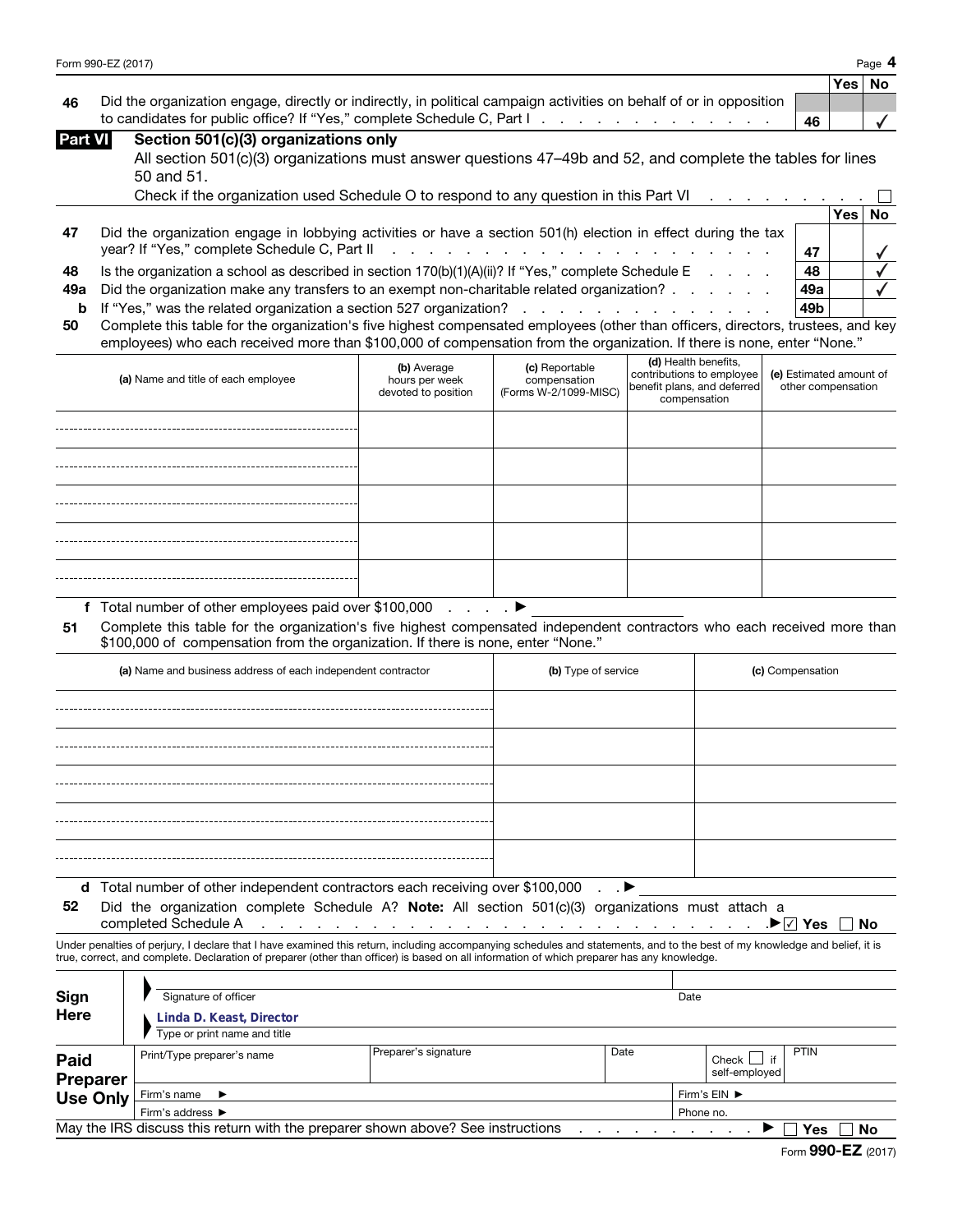| <b>SCHEDULE A</b>    |  |  |
|----------------------|--|--|
| (Form 990 or 990-EZ) |  |  |

**Public Charity Status and Public Support Complete if the organization is a section 501(c)(3) organization or a section 4947(a)(1) nonexempt charitable trust.** a **Attach to Form 990 or Form 990-EZ.** 

▶ Go to *www.irs.gov/Form990* for instructions and the latest information.

20**17 Open to Public Inspection**

OMB No. 1545-0047

## Department of the Treasury Internal Revenue Service

| Name of the organization                       |                                                                                                                                                                                                                                                                                                                                                                                                                                                                                  |                                                                                                                                                                                                                                                    |                                                                                     | <b>Employer identification number</b>                                                                                                         |            |                                      |  |
|------------------------------------------------|----------------------------------------------------------------------------------------------------------------------------------------------------------------------------------------------------------------------------------------------------------------------------------------------------------------------------------------------------------------------------------------------------------------------------------------------------------------------------------|----------------------------------------------------------------------------------------------------------------------------------------------------------------------------------------------------------------------------------------------------|-------------------------------------------------------------------------------------|-----------------------------------------------------------------------------------------------------------------------------------------------|------------|--------------------------------------|--|
| The Little Dog Laughed Animal-Assisted Therapy |                                                                                                                                                                                                                                                                                                                                                                                                                                                                                  |                                                                                                                                                                                                                                                    |                                                                                     |                                                                                                                                               | 35-2431818 |                                      |  |
|                                                | Reason for Public Charity Status (All organizations must complete this part.) See instructions.<br>Part I                                                                                                                                                                                                                                                                                                                                                                        |                                                                                                                                                                                                                                                    |                                                                                     |                                                                                                                                               |            |                                      |  |
| 1                                              | The organization is not a private foundation because it is: (For lines 1 through 12, check only one box.)<br>$\Box$ A church, convention of churches, or association of churches described in <b>section 170(b)(1)(A)(i).</b>                                                                                                                                                                                                                                                    |                                                                                                                                                                                                                                                    |                                                                                     |                                                                                                                                               |            |                                      |  |
| 2                                              | $\Box$ A school described in <b>section 170(b)(1)(A)(ii).</b> (Attach Schedule E (Form 990 or 990-EZ).)                                                                                                                                                                                                                                                                                                                                                                          |                                                                                                                                                                                                                                                    |                                                                                     |                                                                                                                                               |            |                                      |  |
| 3<br>4                                         | hospital's name, city, and state:                                                                                                                                                                                                                                                                                                                                                                                                                                                | $\Box$ A hospital or a cooperative hospital service organization described in <b>section 170(b)(1)(A)(iii).</b><br>A medical research organization operated in conjunction with a hospital described in section 170(b)(1)(A)(iii). Enter the       |                                                                                     |                                                                                                                                               |            |                                      |  |
| 5                                              | section 170(b)(1)(A)(iv). (Complete Part II.)                                                                                                                                                                                                                                                                                                                                                                                                                                    | $\Box$ An organization operated for the benefit of a college or university owned or operated by a governmental unit described in                                                                                                                   |                                                                                     |                                                                                                                                               |            |                                      |  |
| 6<br>7                                         | described in section 170(b)(1)(A)(vi). (Complete Part II.)                                                                                                                                                                                                                                                                                                                                                                                                                       | $\Box$ A federal, state, or local government or governmental unit described in section 170(b)(1)(A)(v).<br>$\sqrt{7}$ An organization that normally receives a substantial part of its support from a governmental unit or from the general public |                                                                                     |                                                                                                                                               |            |                                      |  |
| 8                                              | A community trust described in section 170(b)(1)(A)(vi). (Complete Part II.)                                                                                                                                                                                                                                                                                                                                                                                                     |                                                                                                                                                                                                                                                    |                                                                                     |                                                                                                                                               |            |                                      |  |
| 9                                              | $\Box$ An agricultural research organization described in section 170(b)(1)(A)(ix) operated in conjunction with a land-grant college<br>or university or a non-land-grant college of agriculture (see instructions). Enter the name, city, and state of the college or<br>university:                                                                                                                                                                                            |                                                                                                                                                                                                                                                    |                                                                                     |                                                                                                                                               |            |                                      |  |
| 10                                             | □ An organization that normally receives: (1) more than 331/3% of its support from contributions, membership fees, and gross<br>receipts from activities related to its exempt functions—subject to certain exceptions, and (2) no more than 331/3% of its<br>support from gross investment income and unrelated business taxable income (less section 511 tax) from businesses<br>acquired by the organization after June 30, 1975. See section 509(a)(2). (Complete Part III.) |                                                                                                                                                                                                                                                    |                                                                                     |                                                                                                                                               |            |                                      |  |
| 11                                             | □ An organization organized and operated exclusively to test for public safety. See section 509(a)(4).                                                                                                                                                                                                                                                                                                                                                                           |                                                                                                                                                                                                                                                    |                                                                                     |                                                                                                                                               |            |                                      |  |
| 12 <sub>2</sub>                                | $\Box$ An organization organized and operated exclusively for the benefit of, to perform the functions of, or to carry out the purposes<br>of one or more publicly supported organizations described in section 509(a)(1) or section 509(a)(2). See section 509(a)(3).<br>Check the box in lines 12a through 12d that describes the type of supporting organization and complete lines 12e, 12f, and 12g.                                                                        |                                                                                                                                                                                                                                                    |                                                                                     |                                                                                                                                               |            |                                      |  |
|                                                | Type I. A supporting organization operated, supervised, or controlled by its supported organization(s), typically by giving<br>a<br>the supported organization(s) the power to regularly appoint or elect a majority of the directors or trustees of the<br>supporting organization. You must complete Part IV, Sections A and B.                                                                                                                                                |                                                                                                                                                                                                                                                    |                                                                                     |                                                                                                                                               |            |                                      |  |
| b                                              | Type II. A supporting organization supervised or controlled in connection with its supported organization(s), by having<br>control or management of the supporting organization vested in the same persons that control or manage the supported<br>organization(s). You must complete Part IV, Sections A and C.                                                                                                                                                                 |                                                                                                                                                                                                                                                    |                                                                                     |                                                                                                                                               |            |                                      |  |
|                                                | Type III functionally integrated. A supporting organization operated in connection with, and functionally integrated with,<br>с<br>its supported organization(s) (see instructions). You must complete Part IV, Sections A, D, and E.                                                                                                                                                                                                                                            |                                                                                                                                                                                                                                                    |                                                                                     |                                                                                                                                               |            |                                      |  |
|                                                | d<br>Type III non-functionally integrated. A supporting organization operated in connection with its supported organization(s)<br>that is not functionally integrated. The organization generally must satisfy a distribution requirement and an attentiveness<br>requirement (see instructions). You must complete Part IV, Sections A and D, and Part V.                                                                                                                       |                                                                                                                                                                                                                                                    |                                                                                     |                                                                                                                                               |            |                                      |  |
|                                                | Check this box if the organization received a written determination from the IRS that it is a Type I, Type II, Type III<br>е<br>functionally integrated, or Type III non-functionally integrated supporting organization.                                                                                                                                                                                                                                                        |                                                                                                                                                                                                                                                    |                                                                                     |                                                                                                                                               |            |                                      |  |
| Ť                                              | Enter the number of supported organizations                                                                                                                                                                                                                                                                                                                                                                                                                                      |                                                                                                                                                                                                                                                    |                                                                                     |                                                                                                                                               |            |                                      |  |
| g                                              | Provide the following information about the supported organization(s).                                                                                                                                                                                                                                                                                                                                                                                                           |                                                                                                                                                                                                                                                    |                                                                                     |                                                                                                                                               |            |                                      |  |
|                                                | (i) Name of supported organization                                                                                                                                                                                                                                                                                                                                                                                                                                               | (ii) EIN                                                                                                                                                                                                                                           | (iii) Type of organization<br>(described on lines 1-10<br>above (see instructions)) | (iv) Is the organization<br>(v) Amount of monetary<br>listed in your governing<br>support (see<br>document?<br>instructions)<br>instructions) |            | (vi) Amount of<br>other support (see |  |
|                                                |                                                                                                                                                                                                                                                                                                                                                                                                                                                                                  |                                                                                                                                                                                                                                                    |                                                                                     | Yes                                                                                                                                           | No         |                                      |  |
| (A)                                            |                                                                                                                                                                                                                                                                                                                                                                                                                                                                                  |                                                                                                                                                                                                                                                    |                                                                                     |                                                                                                                                               |            |                                      |  |
| (B)                                            |                                                                                                                                                                                                                                                                                                                                                                                                                                                                                  |                                                                                                                                                                                                                                                    |                                                                                     |                                                                                                                                               |            |                                      |  |
| (C)                                            |                                                                                                                                                                                                                                                                                                                                                                                                                                                                                  |                                                                                                                                                                                                                                                    |                                                                                     |                                                                                                                                               |            |                                      |  |

**(D)**

**(E) Total**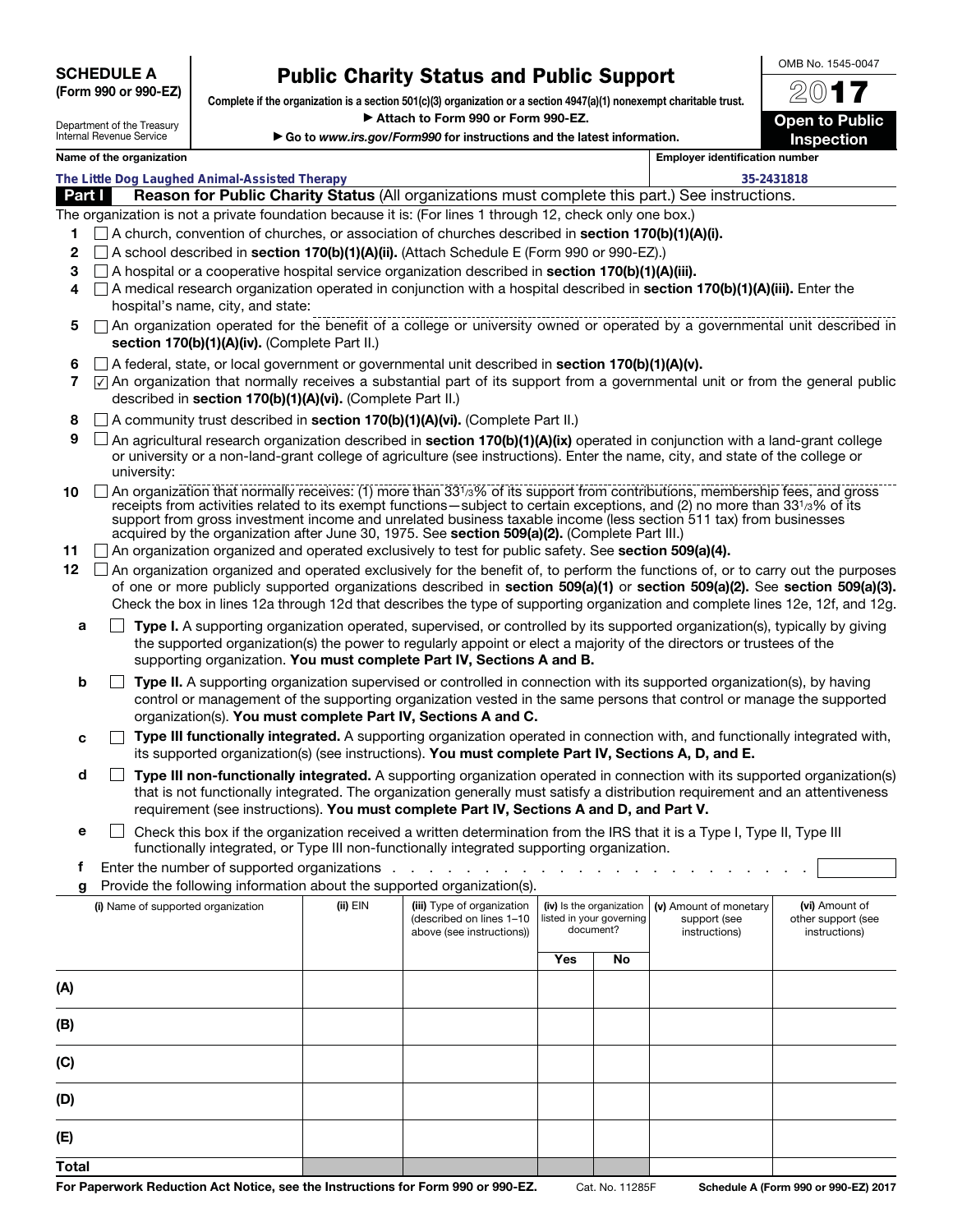|                | (Complete only if you checked the box on line 5, 7, or 8 of Part I or if the organization failed to qualify under<br>Part III. If the organization fails to qualify under the tests listed below, please complete Part III.)                                                                                                                                                                                                                                   |                                                          |                |          |            |          |                              |
|----------------|----------------------------------------------------------------------------------------------------------------------------------------------------------------------------------------------------------------------------------------------------------------------------------------------------------------------------------------------------------------------------------------------------------------------------------------------------------------|----------------------------------------------------------|----------------|----------|------------|----------|------------------------------|
|                | <b>Section A. Public Support</b>                                                                                                                                                                                                                                                                                                                                                                                                                               |                                                          |                |          |            |          |                              |
|                | Calendar year (or fiscal year beginning in) ▶                                                                                                                                                                                                                                                                                                                                                                                                                  | (a) 2013                                                 | (b) 2014       | (c) 2015 | $(d)$ 2016 | (e) 2017 | (f) Total                    |
| 1.             | Gifts,<br>grants,<br>contributions,<br>and<br>membership fees received. (Do not<br>include any "unusual grants.")                                                                                                                                                                                                                                                                                                                                              | 2516                                                     | 4513           | 5660     | 4106       | 7982     | 24,777                       |
| $\mathbf{2}$   | levied<br>Tax<br>revenues<br>for<br>the<br>organization's benefit and either paid<br>to or expended on its behalf                                                                                                                                                                                                                                                                                                                                              |                                                          |                |          |            |          |                              |
| 3              | The value of services or facilities<br>furnished by a governmental unit to the<br>organization without charge                                                                                                                                                                                                                                                                                                                                                  |                                                          |                |          |            |          |                              |
| 4              | Total. Add lines 1 through 3.                                                                                                                                                                                                                                                                                                                                                                                                                                  | 2516                                                     | 4513           | 5660     | 4106       | 7982     | 24777                        |
| 5              | The portion of total contributions by<br>(other<br>person<br>than<br>each<br>a<br>governmental<br>unit<br>publicly<br>or<br>supported organization) included on<br>line 1 that exceeds 2% of the amount<br>shown on line 11, column $(f)$ .                                                                                                                                                                                                                    |                                                          |                |          |            |          |                              |
| 6              | Public support. Subtract line 5 from line 4                                                                                                                                                                                                                                                                                                                                                                                                                    |                                                          |                |          |            |          | 24777                        |
|                | <b>Section B. Total Support</b>                                                                                                                                                                                                                                                                                                                                                                                                                                |                                                          |                |          |            |          |                              |
|                | Calendar year (or fiscal year beginning in) ▶                                                                                                                                                                                                                                                                                                                                                                                                                  | (a) 2013                                                 | (b) 2014       | (c) 2015 | $(d)$ 2016 | (e) 2017 | (f) Total                    |
| $\overline{7}$ | Amounts from line 4<br>and the contract of the state                                                                                                                                                                                                                                                                                                                                                                                                           | 2516                                                     | 4513           | 5660     | 4106       | 7982     | 24777                        |
| 8              | Gross income from interest, dividends,<br>payments received on securities loans,<br>rents, royalties, and income from<br>similar sources                                                                                                                                                                                                                                                                                                                       | 0                                                        | $\overline{0}$ | 0        | 0          | $\Omega$ | 0                            |
| 9              | Net income from unrelated business<br>activities, whether or not the business<br>is regularly carried on<br>and a state of                                                                                                                                                                                                                                                                                                                                     | $\mathbf{0}$                                             | $\overline{0}$ | 0        | 0          | 464      | 464                          |
| 10             | Other income. Do not include gain or<br>loss from the sale of capital assets<br>(Explain in Part VI.)                                                                                                                                                                                                                                                                                                                                                          | $\mathbf 0$                                              | 575            | 575      | 1135       | 449      | 2743                         |
| 11             | Total support. Add lines 7 through 10                                                                                                                                                                                                                                                                                                                                                                                                                          |                                                          |                |          |            |          | 27975                        |
| 12             | Gross receipts from related activities, etc. (see instructions)                                                                                                                                                                                                                                                                                                                                                                                                |                                                          |                |          |            | 12       | $\overline{0}$               |
| 13             | First five years. If the Form 990 is for the organization's first, second, third, fourth, or fifth tax year as a section 501(c)(3)                                                                                                                                                                                                                                                                                                                             |                                                          |                |          |            |          |                              |
|                | organization, check this box and stop here                                                                                                                                                                                                                                                                                                                                                                                                                     |                                                          |                |          |            |          |                              |
|                | <b>Section C. Computation of Public Support Percentage</b>                                                                                                                                                                                                                                                                                                                                                                                                     |                                                          |                |          |            |          |                              |
| 14             | Public support percentage for 2017 (line 6, column (f) divided by line 11, column (f)                                                                                                                                                                                                                                                                                                                                                                          |                                                          |                |          |            | 14       | 89 %                         |
| 15             | Public support percentage from 2016 Schedule A, Part II, line 14 \[Co. \] \] \] . \] \] . \] . \] . \] . \]                                                                                                                                                                                                                                                                                                                                                    |                                                          |                |          |            | 15       | 88 %                         |
| 16a            | 33 <sup>1</sup> /3% support test-2017. If the organization did not check the box on line 13, and line 14 is 33 <sup>1</sup> /3% or more, check this                                                                                                                                                                                                                                                                                                            |                                                          |                |          |            |          |                              |
|                | box and <b>stop here.</b> The organization qualifies as a publicly supported organization<br>331/3% support test-2016. If the organization did not check a box on line 13 or 16a, and line 15 is 331/3% or more, check                                                                                                                                                                                                                                         |                                                          |                |          |            |          | $\blacktriangleright$ $\vee$ |
| b              | this box and <b>stop here.</b> The organization qualifies as a publicly supported organization                                                                                                                                                                                                                                                                                                                                                                 |                                                          |                |          |            |          |                              |
|                |                                                                                                                                                                                                                                                                                                                                                                                                                                                                |                                                          |                |          |            |          | $\mathcal{L}$                |
| 17a            | 10%-facts-and-circumstances test-2017. If the organization did not check a box on line 13, 16a, or 16b, and line 14 is<br>10% or more, and if the organization meets the "facts-and-circumstances" test, check this box and stop here. Explain in<br>Part VI how the organization meets the "facts-and-circumstances" test. The organization qualifies as a publicly supported<br>organization.<br>the contract of the contract of<br><b>Contract Contract</b> |                                                          |                |          |            |          |                              |
| b              | 10%-facts-and-circumstances test-2016. If the organization did not check a box on line 13, 16a, 16b, or 17a, and line<br>15 is 10% or more, and if the organization meets the "facts-and-circumstances" test, check this box and stop here.<br>Explain in Part VI how the organization meets the "facts-and-circumstances" test. The organization qualifies as a publicly<br>supported organization                                                            | and a series of the contract of the contract of the con- |                |          |            |          |                              |
| 18             | Private foundation. If the organization did not check a box on line 13, 16a, 16b, 17a, or 17b, check this box and see                                                                                                                                                                                                                                                                                                                                          |                                                          |                |          |            |          |                              |

**Schedule A (Form 990 or 990-EZ) 2017**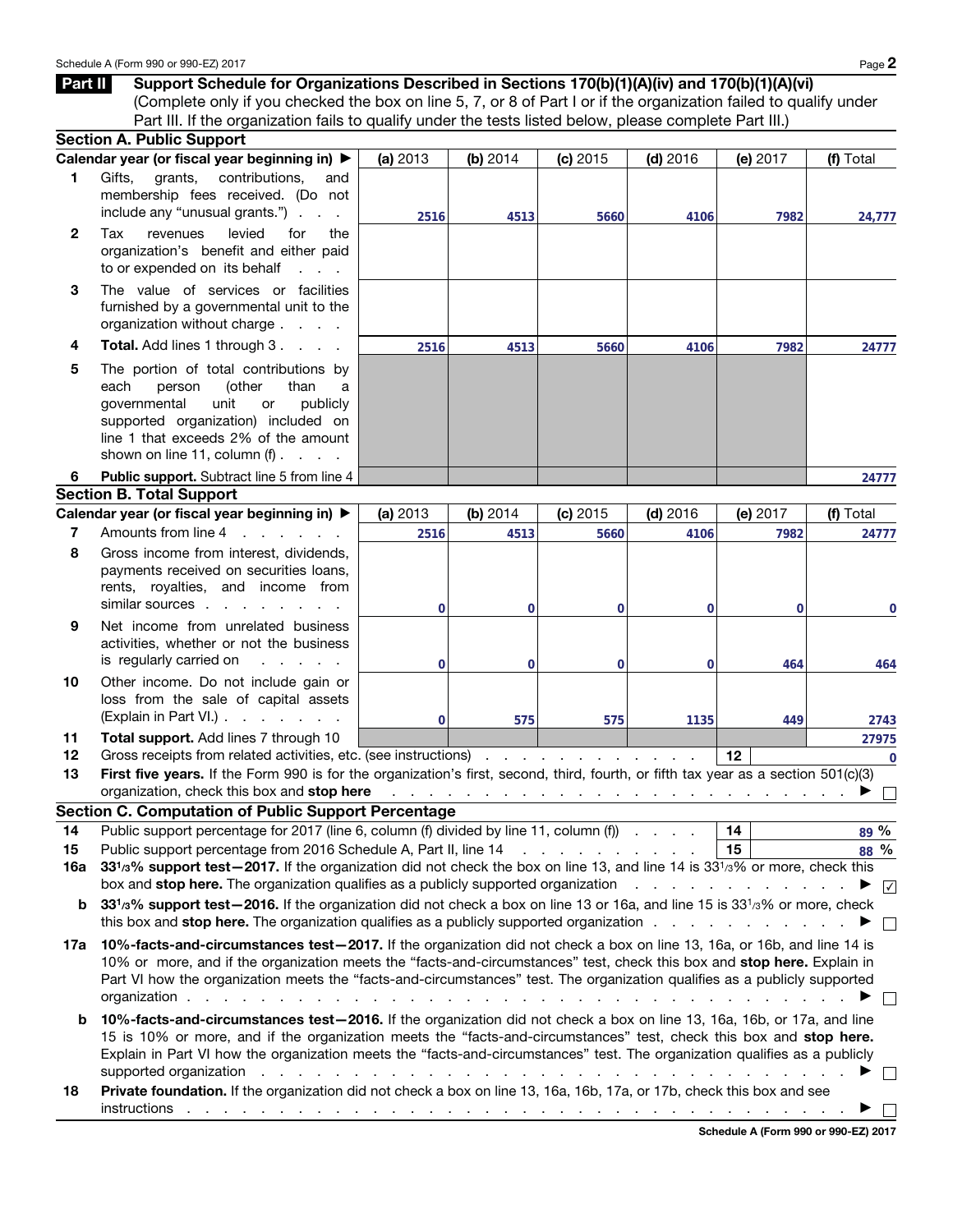| <b>SCHEDULE O</b>                                      | Supplemental Information to Form 990 or 990-EZ                                                                                         | OMB No. 1545-0047                     |  |  |
|--------------------------------------------------------|----------------------------------------------------------------------------------------------------------------------------------------|---------------------------------------|--|--|
| (Form 990 or 990-EZ)                                   | Complete to provide information for responses to specific questions on<br>Form 990 or 990-EZ or to provide any additional information. | 2017                                  |  |  |
| Department of the Treasury<br>Internal Revenue Service | Attach to Form 990 or 990-EZ.<br>Go to www.irs.gov/Form990 for the latest information.                                                 | <b>Open to Public</b><br>Inspection   |  |  |
| Name of the organization                               |                                                                                                                                        | <b>Employer identification number</b> |  |  |
| The Little Dog Laughed Animal-Assisted Therapy         |                                                                                                                                        | 35-2431818                            |  |  |
| Statement 1                                            |                                                                                                                                        |                                       |  |  |
| Part 1, Line 8                                         |                                                                                                                                        |                                       |  |  |
| Gifts in Kind / Goods and Services                     | 449                                                                                                                                    |                                       |  |  |
| <b>Indirect Public Support</b>                         | (garage sale run by handlers in support of handler scholarships)<br>437                                                                |                                       |  |  |
| Miscellaneous income                                   | 27                                                                                                                                     |                                       |  |  |
| TOTAL Other Revenue 913                                |                                                                                                                                        |                                       |  |  |
| Statement 2 -- Part I, Line 16                         |                                                                                                                                        |                                       |  |  |
| <b>Total Other Expenses</b>                            |                                                                                                                                        |                                       |  |  |
| <b>Bank/PayPal Charges</b>                             | 16                                                                                                                                     |                                       |  |  |
|                                                        |                                                                                                                                        |                                       |  |  |
| Fees & Licenses                                        | 50                                                                                                                                     |                                       |  |  |
| <b>Liabilty Insurance</b>                              | 530                                                                                                                                    |                                       |  |  |
| Website                                                | 264                                                                                                                                    |                                       |  |  |
| Marketing                                              | 151                                                                                                                                    |                                       |  |  |
| Consumable program supplies                            | 401                                                                                                                                    |                                       |  |  |
| Handler Recruitment/Training                           | 1375                                                                                                                                   |                                       |  |  |
| Non-consumable program supplies 1566                   |                                                                                                                                        |                                       |  |  |
| Special Projects - videos                              | 795                                                                                                                                    |                                       |  |  |
| Meeting software                                       | $\frac{83}{2}$                                                                                                                         |                                       |  |  |
| <b>TOTAL</b>                                           | 5,231                                                                                                                                  |                                       |  |  |
|                                                        |                                                                                                                                        |                                       |  |  |
|                                                        |                                                                                                                                        |                                       |  |  |
|                                                        |                                                                                                                                        |                                       |  |  |
|                                                        |                                                                                                                                        |                                       |  |  |
|                                                        |                                                                                                                                        |                                       |  |  |
|                                                        |                                                                                                                                        |                                       |  |  |